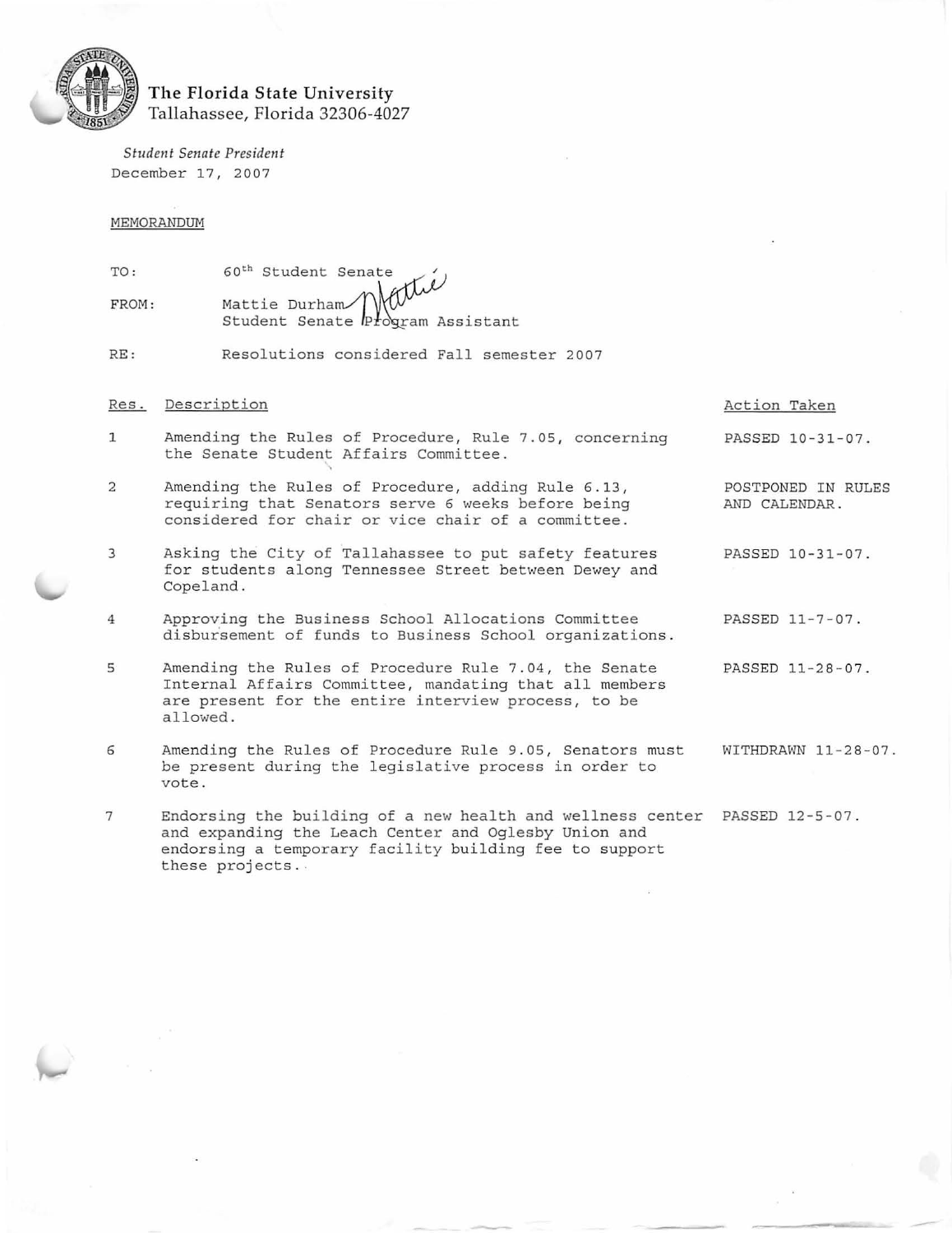

# The Florida State University Tallahassee, Florida 32306-4027

**Student Senate President** 

April 29, 2008

### **MEMORANDUM**

| TO: 60 <sup>th</sup> Student Senate<br>FROM: Mattie Durham (HUUUD)<br>Student Senate Program Assistant |
|--------------------------------------------------------------------------------------------------------|
|                                                                                                        |
|                                                                                                        |

Resolutions considered Spring Semester 2008  $RE:$ 

#### Res Description Action Taken 8 Amending the Rules of Procedure Rule 13, proposing changes FAILED 1-20-08. to consideration of vetoed bills. YES-17, NO-15. DID NOT RECEIVE 2/3 VOTE. و Approving the proposed allocations for the Entertainment PASSED 1-9-08. Allocations Committee for Spring 2008. 10 Approving the proposed allocations for the Career PASSED 1-9-08. Advancement Allocations Committee for Spring 2008.  $11$ Approving the proposed allocations for the Special PASSED 1-9-08. Interest Allocations Committee for Spring 2008.  $12$ Approving the proposed allocations for the Service PASSED 1-9-08. Oriented Allocations Committee for Spring 2008. 13 Changing the date of the 2008 Spring Elections to PASSED 1-16-08. Wednesday, February 27, 2008. 14 Supporting the NAACP State of Emergency Campaign. PASSED 1-23-08. Changing the SGA Spring Elections to Wednesday,  $15$ FAILED. YES-11, February 13, 2008. NO-11. DID NOT RECEIVE 2/3 VOTE. Requesting to have the funding board request forms for 16 PASSED 1-30-08. registered student organizations to be placed on the homepage of SGA and SAC websites. Asking the FSU administration, campus police and the 17 PASSED 2-20-08. Office of Campus Concerns to increase efforts to provide BY UNANIMOUS the students of DeGraff Hall with adequate protection and CONSENT. security in and around their residence hall.

Allowing the Black Student Union to spend more than \$4,000 PASSED 2-20-08. 18 to bring Omar Tyree to speak at FSU.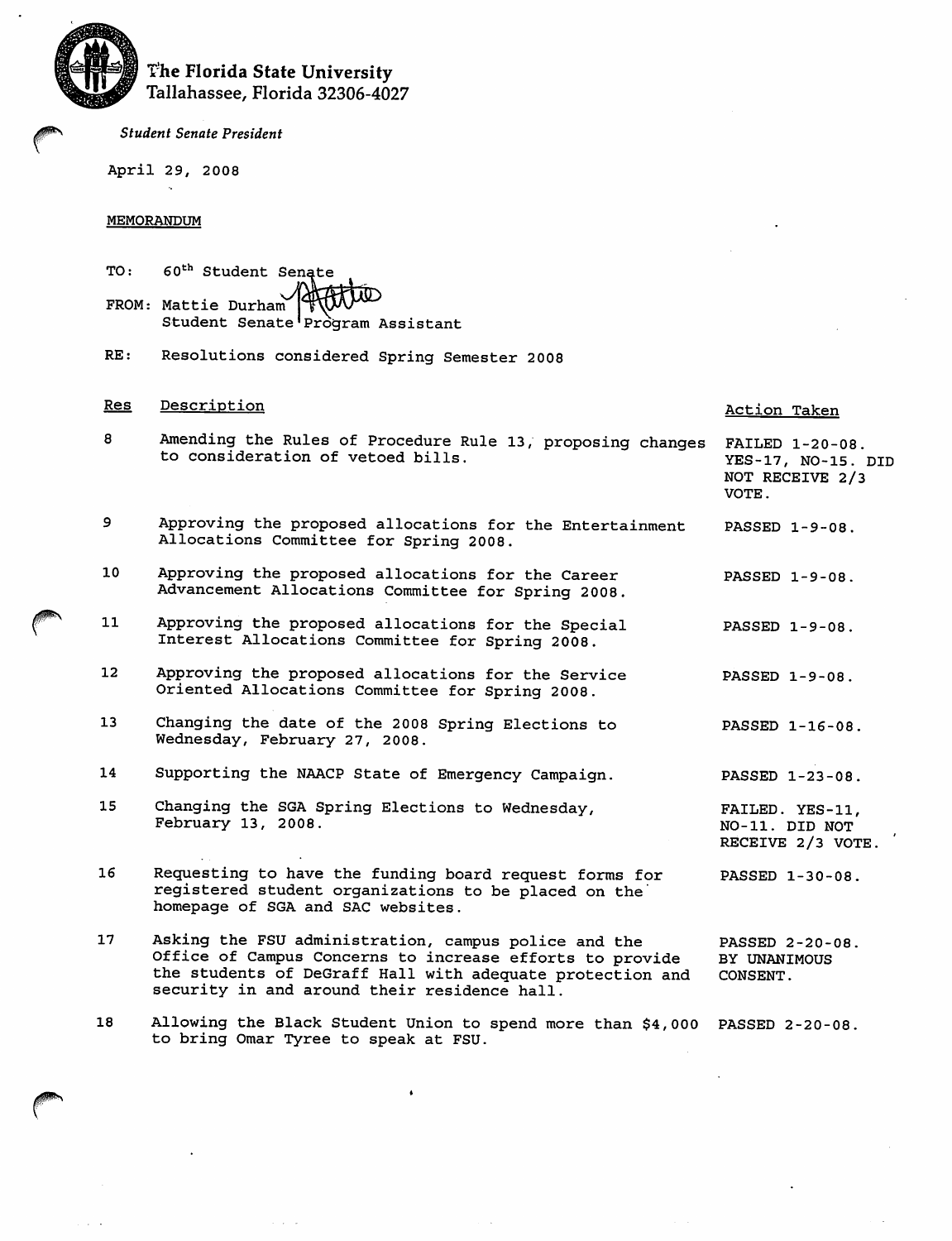Memorandum Page two April 29, 2008

Res. Description Action Taken 19 Encouraging the Board of Governors to recommend that PASSED 2-20-08. Bright Futures remain intact, at least for the next 4 YES-26, NO-11. years and that all able FSU students respectfully participate in the teleconference. 20 Recommending to the Taxation and Budget Reform Commission WITHDRAWN BY to approve proposal CP00002, regarding higher education. SPONSOR 3-5-08. Allowing the Golden Tribe Lecture Series to spend more 21 PASSED 3-5-08. \$4,000 to bring Ralph Nader and Jean Kilbourne to speak at FSU on March 25 and March 31, 2008, respectively. 22 Allowing the Jewish Student Union to spend more than PASSED 3-19-08. \$4,000 to bring Greg Giraldo of Indecision 2008 Comedy Tour to speak at FSU. 23 Allowing the Black Student Union to spend more than PASSED 3-19-08. \$4,000 to bring Dick Gregory, Nikki Giovanni and Joann Morgan to speak at FSU on April 11, 2008. Amending the proviso language of the Student Leadership 24 PASSED 3-19-08. Council Knowledge Exchange to allow them go to the Syracuse University School of Business rather than the Wharton School of the University of Pennsylvania. 25 Allowing the Women's Center to spend more than \$4,000 to PASSED 3-26-08. bring Inga Muscio to speak at FSU about sexual violence. Asking the Union Board to consider their current table 26 PASSED 3-26-08. reservation policy for the Oglesby Union on Wednesdays and work on making the procedure more convenient for the students who wish to reserve tables. 27 Allowing the Hispanic Latino Student Union to spend more PASSED 3-26-08. than \$4,000 to bring the necessary artists for their annual HLSU concert. 28 Supporting the efforts of HB 603 and SB 2350, or any PASSED 3-26-08. substitute measure which would cause the textbook adoption system to be more transparent and available to students at the earliest possible time and lowest possible rate.  $29$ Allowing the Asian American Student Union to spend more PASSED 3-26-08. than \$4,000 to bring SuChin Pak to speak at FSU on April 10, 2008. 30 Allowing the Hispanic Latino Student Union to spend more PASSED 4-2-08. than \$4,000 to bring a salsa band for their annual HLSU Gala. Nominating Jeffrey Entine for the Senate Hall of Fame  $31$ PASSED 4-2-08. Selection Committee.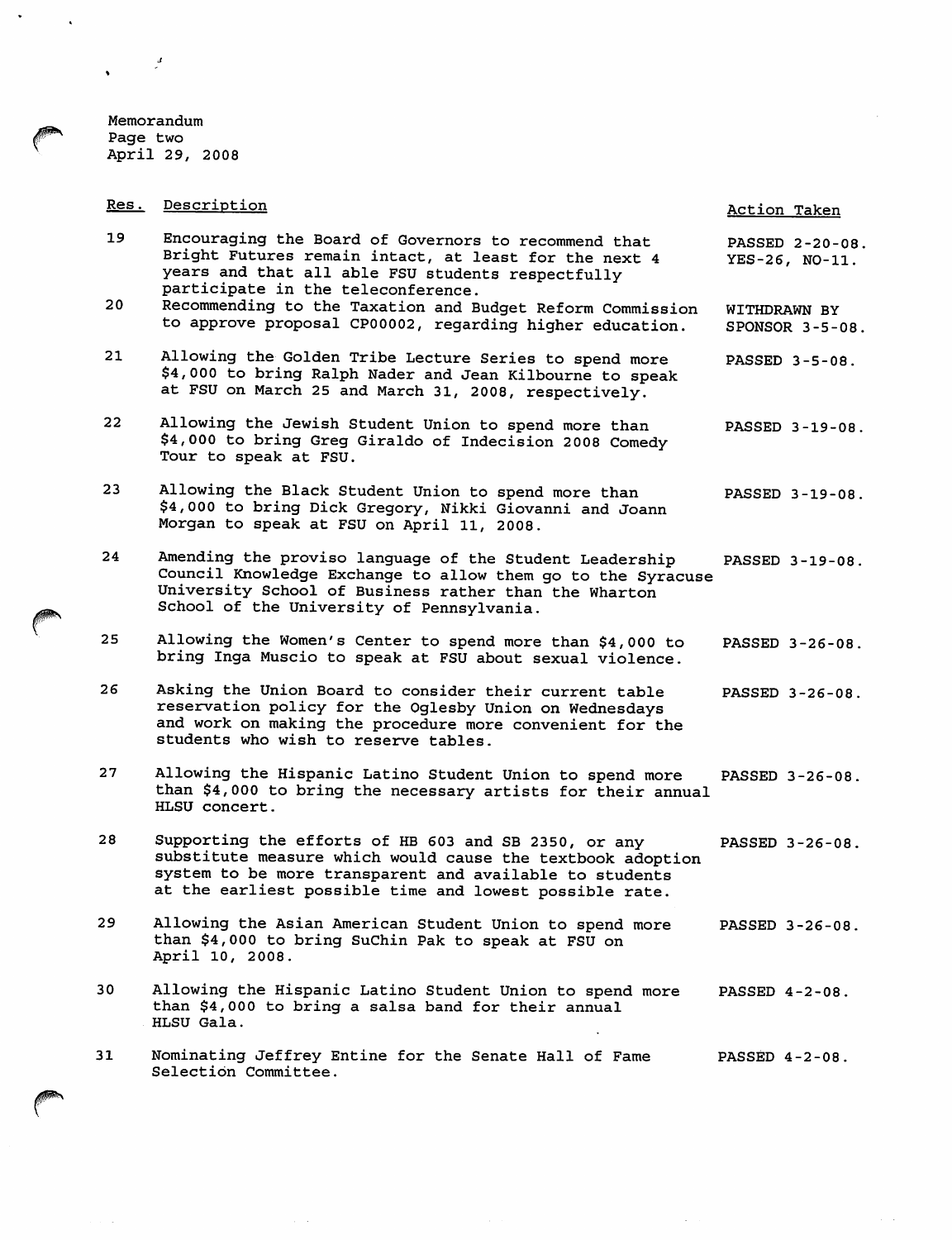Memorandum<br>Page three<br>April 29, 2008

 $\epsilon$ 

| Res             | Description                                                                                                                                       | Action Taken      |
|-----------------|---------------------------------------------------------------------------------------------------------------------------------------------------|-------------------|
| 32 <sub>2</sub> | Pledging to make a honest effort to work with the<br>Executive Branch and to have good relations for the<br>student body.                         | PASSED 4-2-08.    |
| 33              | Approving the increase in the amount of hours that the<br>Director and Assistant Directors of the Student Assistance<br>Center may work per week. | PASSED $4-9-08$ . |
| 34              | Allowing the Institute for Conservative Studies to spend<br>more than \$4,000 to bring Dinesh D'Souza to speak at FSU<br>on April 15, 2008.       | PASSED 4-9-08.    |
| 35 <sub>1</sub> | Supporting the mission and projects undertaken by the<br>the Global Peace Exchange and wishing them safety and<br>success.                        | PASSED 4-9-08.    |
| 36              | Asking that the College of Nursing to find a reasonable<br>solution concerning their curriculum and admission time-<br>frame for their students.  | PASSED $4-9-08$ . |
| 37              | Amending the Rules of Procedure Rules 2.07 and 5.05,<br>allowing the Senate to have a Senate Troubadour.                                          | PASSED 4-16-08.   |
| 38              | Amending the Rules of Procedure Rule 10.01, allowing<br>the Student Senate not to have an adjourning time.                                        | PASSED 4-16-08.   |
| 39              | Funding the Strozier Library Computer Lab to be open 24<br>24 hours during finals week, Spring 2008.                                              | PASSED $4-9-08$ . |
| 40              | Endorsing Senate Bill 2970 and calling for its passage<br>and signature by Governor Charlie Crist.                                                | PASSED 4-16-08.   |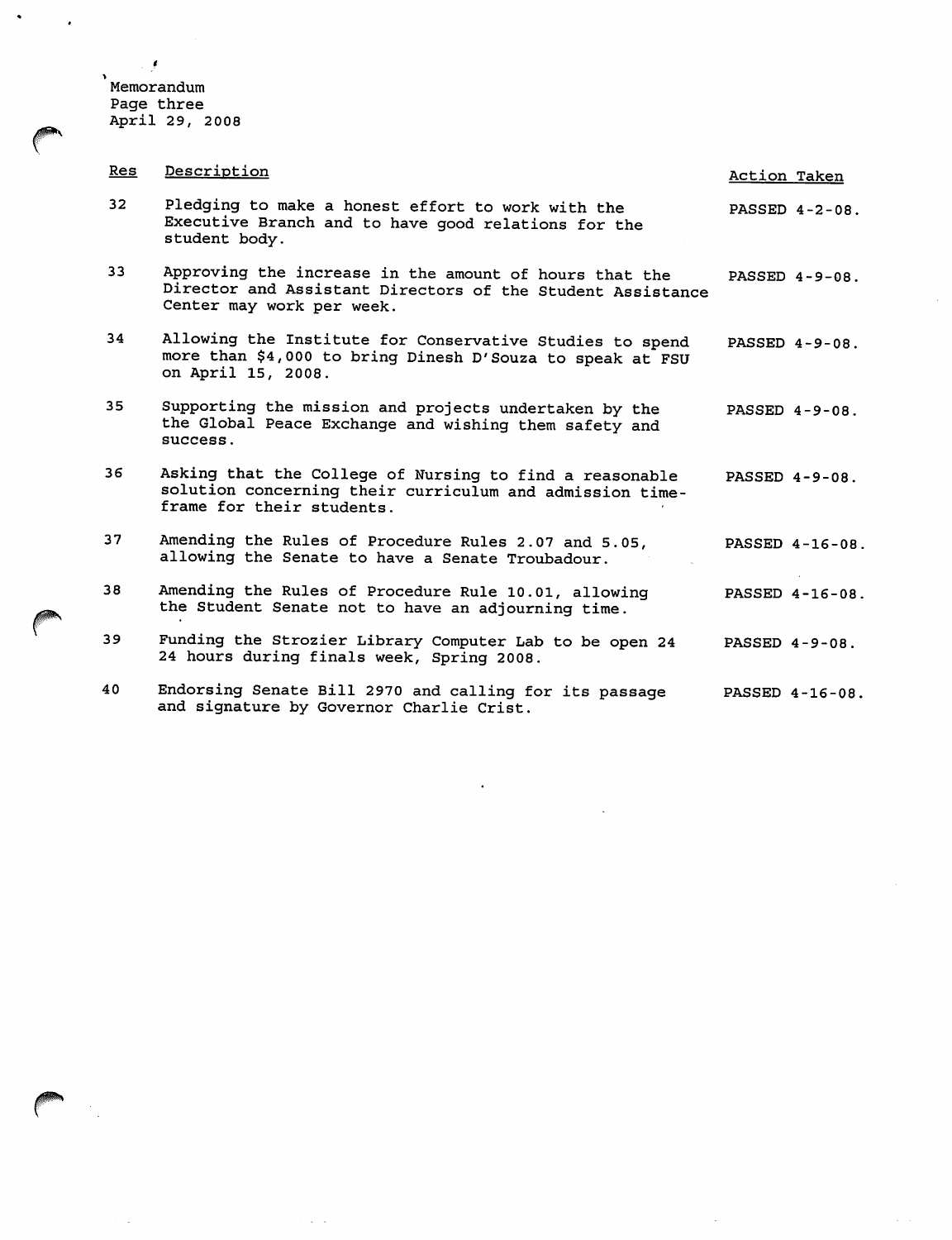FLORIDA STATE |<br>UNIVERSITY | STUDENT GOVERNMENT ASSOCIATION



 $\overline{a}$ 

## MEMORANDUM

| TO:  | The 60 <sup>th</sup> Student Senate                                                                                                                        |                                            |
|------|------------------------------------------------------------------------------------------------------------------------------------------------------------|--------------------------------------------|
|      | FROM: Mattie Durham<br>Senate Program Assistant                                                                                                            |                                            |
|      | RE: Resolutions considered Summer Semester 2008                                                                                                            |                                            |
| Res. | Description                                                                                                                                                | Action Taken                               |
| 41   | Using the SGA Website instead of the FSView to advertise SGA<br>business.                                                                                  | WITHDRAWN BY<br>SPONSOR.                   |
| 42   | Prohibiting A&S Fee recipients from purchasing laptop computers.                                                                                           | PASSED 5-28-08.                            |
| 43   | Having the DNC to count every vote in the Democratic<br>Presidential Primary.                                                                              | FAILED $6-4-08$ .                          |
| 44   | Asking Parking and Transportation Services to inform students<br>of parking lots closures on the website no less than 72 hours<br>before a closure.        | $FAILED 6-11-08.$                          |
| 45   | Amending the Rules of Procedure, Rule 8.02, revising the Student PASSED 6-11-08.<br>Affairs committee procedures.                                          |                                            |
| 46   | Amending the Rules of Procedure, Rule 5.04, changing the name<br>of Senate Page to Senate Clerk.                                                           | WITHDRAWN<br>$6 - 11 - 08$ .               |
| 47   | Amending the Rules of Procedure, Rule 6.13, changing Standard<br>Committee Business procedures.                                                            | FAILED 6-11-08.                            |
| 48   | Amending the Rules of Procedure, Rule 8.01, amending rules for<br>the Rules and Calendar Committee.                                                        | WITHDRAWN<br>$6 - 11 - 08$ .               |
| 49   | Amending the Rules of Procedure, Rule 11.12, revising the<br>section on measures and motions.                                                              | FAILED IN<br>RULES AND<br>CALENDAR 6-18-08 |
| 50   | Asking the Office of Legislative Affairs to set as a goal to<br>attain the right to host a presidential debate at FSU.                                     | PASSED 6-11-08.                            |
| 51   | To increase the bi-weekly work hours for the Senate President<br>from 15 to 50 hours, for Summer Session C, and Senate Pro Tempore<br>from 15 to 40 hours. | PASSED 6-11-08.                            |
| 52   | Approved the proposed allocations for the College of Music<br>Allocations Committee.                                                                       | PASSED 6-11-08.                            |
| 53   | Providing the Student Academic Programs Funding Committee with<br>funding until such time as they are again funded from other<br>university resources.     | PASSED 6-11-08.                            |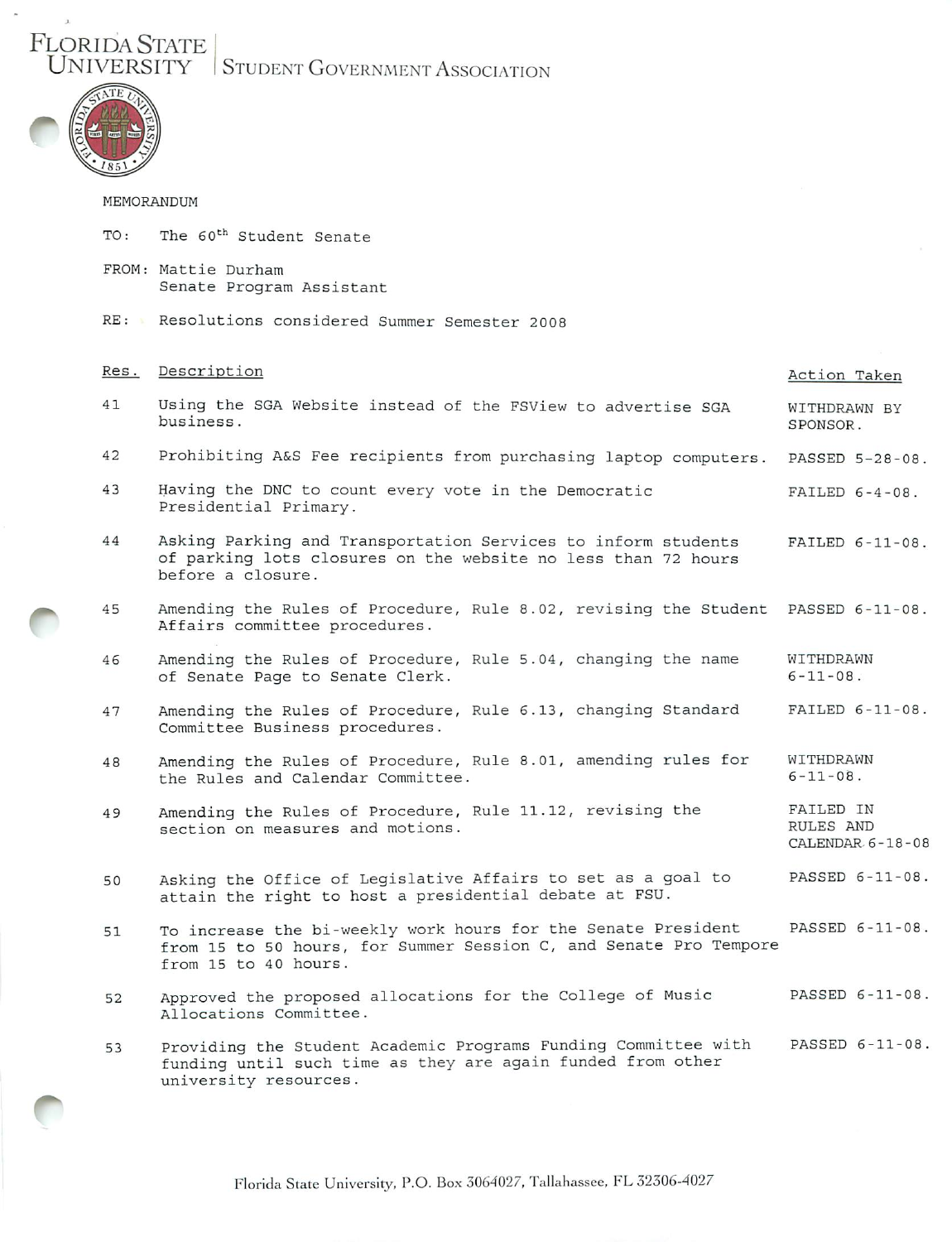Memorandum<br>Page two<br>August 20, 2008

 $\sigma_{\rm{eff}}$  ,  $\sigma_{\rm{eff}}$ 

| <u>Res.</u> | Description                                                                                                                                                                                                                                                        | Action Taken                                 |
|-------------|--------------------------------------------------------------------------------------------------------------------------------------------------------------------------------------------------------------------------------------------------------------------|----------------------------------------------|
| 54          | Amending the Rules of Procedure, Rule 5.03 and 5.04, to give<br>specific duties to the Senate Clerk.                                                                                                                                                               | STILL IN RULES<br>AND CALENDAR<br>COMMITTEE. |
| 55          | Recommending to the university that consideration be given to<br>the allocation of other comparable space on FSU campus to<br>organizations of NPHC and MGC.                                                                                                       | PASSED 6-18-08.                              |
| 56          | Recognizing the accomplishments of the Men's Track and Field<br>Team and congratulating them on their third Track and Field<br>National Title.                                                                                                                     | PASSED 7-2-08.                               |
| 57          | Having the SGA Accounting Office to allocate the full balance<br>of Bill 2008 budgets to all SGA entities, with the explicit<br>understanding that the shortfall will be covered through<br>the sweepings process.                                                 | PASSED 6-18-08.                              |
| 58          | Urging the City of Tallahassee City Commission to leave towing<br>rates unchanged for the 2009 Calendar year.                                                                                                                                                      | PASSED 7-2-08.                               |
| 59          | Amending the Rules of Procedure, Rule 7.02 G, revising the rules FAILED 7-9-08.<br>for the Finance Committee.                                                                                                                                                      |                                              |
| 60          | Approving the allocations to the Engineering School Allocation<br>Committee.                                                                                                                                                                                       | PASSED 7-9-08.                               |
| 61          | FSU student body wholeheartedly supporting the establishment of<br>the United States Public Service Academy to help inspire<br>increased involvement in the field of public service to our<br>country.                                                             | PASSED 7-23-08.                              |
| 62          | Allowing Off Campus Housing to use their self-generated monies<br>to make up a \$199 deficit.                                                                                                                                                                      | PASSED 7-30-08.                              |
| 63          | Endorsing Danny B's Towing and Recovery to be the official<br>towing company for the 60 <sup>th</sup> Student Senate and the Student<br>Government Association.                                                                                                    | PASSED 8-6-08.                               |
| 64          | Adding the Assistant University Defender and Assistant General<br>Counsel to the Student Supreme Court for Bill 2008, making these<br>positions eligible to receive OPS Wages.                                                                                     | PASSED 7-30-08.                              |
| 65          | Not having student political parties participation in SGA<br>events.                                                                                                                                                                                               | WITHDRAWN BY<br>SPONSOR $8-6-08$ .           |
| 66          | Approving the allocations of the Career Advancement Allocation<br>Committee.                                                                                                                                                                                       | PASSED 7-30-08.                              |
| 67          | Supporting House Resolutions 5842 and 5843, which have<br>objectives to eliminate most Federal penalties for possession<br>of cannabis for personal use as well as to provide for the<br>medical use of cannabis in accordance with the laws of various<br>states. | PASSED 8-6-08.                               |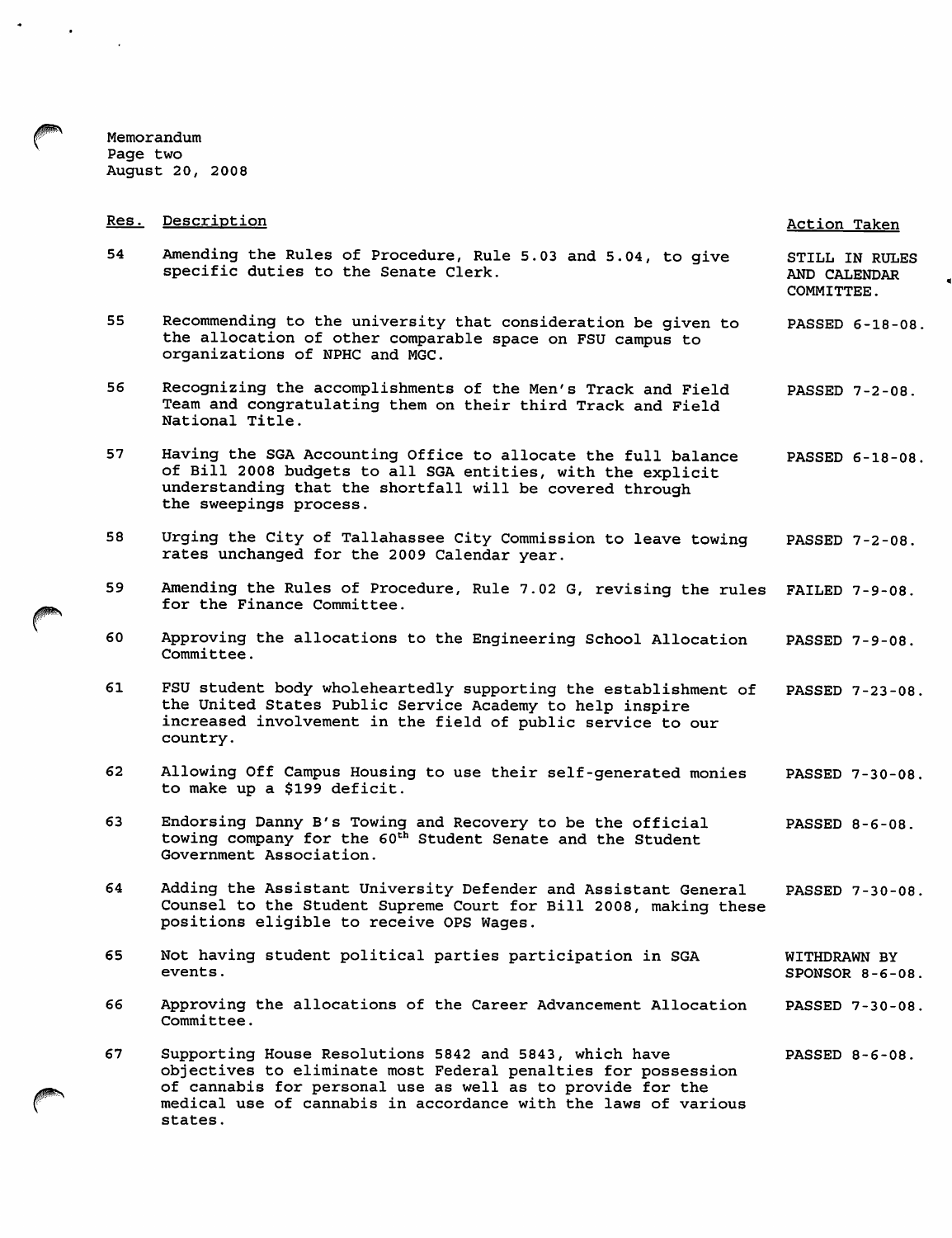Memorandum<br>Page three<br>August 20, 2008

 $\langle \bullet \rangle$ 

 $\frac{1}{2}$ 

h.

 $\mathcal{L}_{\mathcal{A}}$ 

| Res. | Description                                                                                                                                                                                                                           | Action Taken |                |
|------|---------------------------------------------------------------------------------------------------------------------------------------------------------------------------------------------------------------------------------------|--------------|----------------|
| 68   | Not allowing political parties and organizations to openly<br>Promote their organizational support to run candidates at SGA<br>organized and/or hosted events, excluding the Presidential<br>Debate, which takes place in the Spring. |              | PASSED 8-6-08. |
| 69   | Approving the proposed allocations of the Service Oriented<br>Allocations Committee and the Special Interest Allocations<br>Committee.                                                                                                |              | PASSED 8-6-08. |
| 70   | Approving the proposed allocations for the Fall 2008 Greek<br>Funding Board.                                                                                                                                                          |              | PASSED 8-6-08. |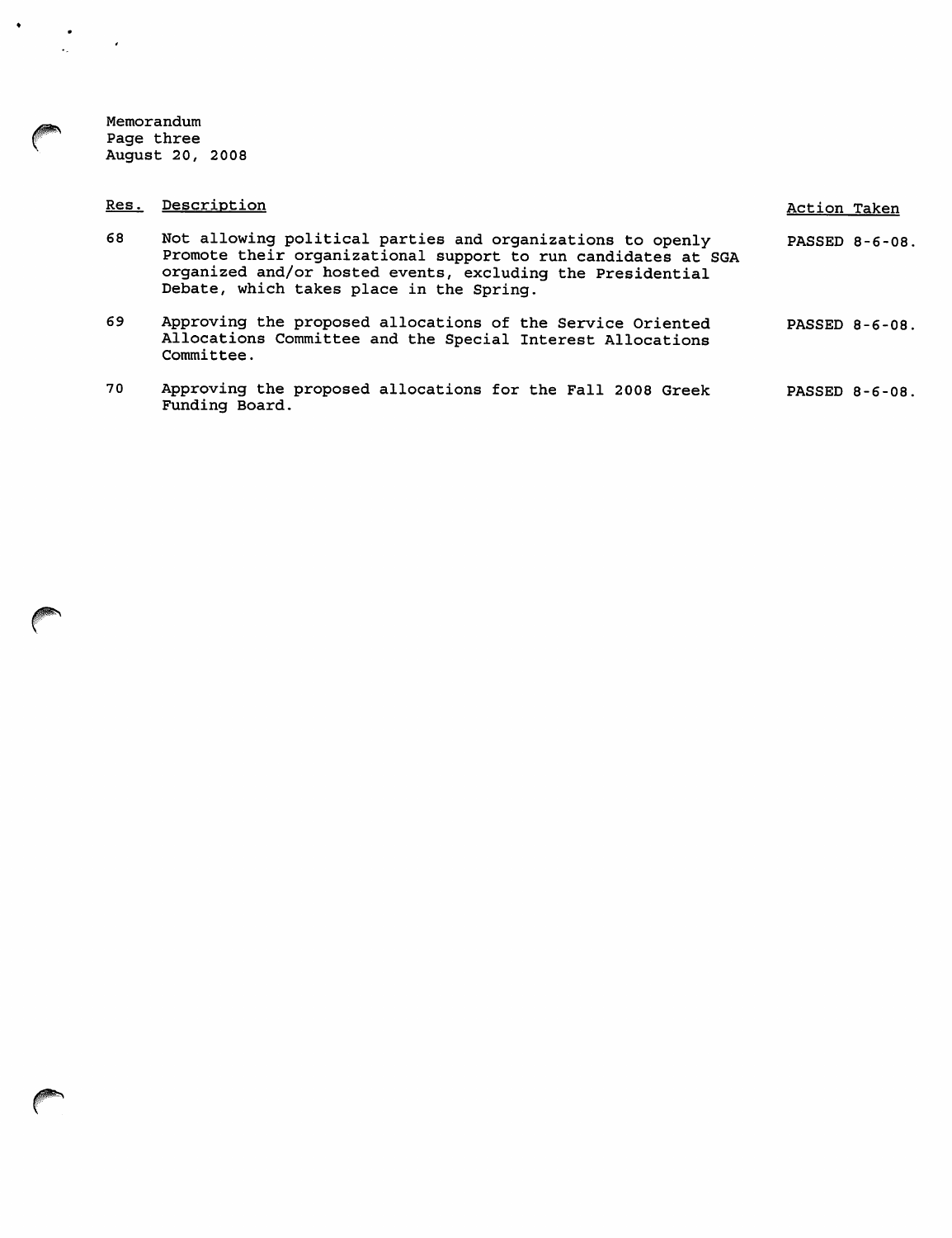STUDENT GOVERNMENT ASSOCIATION



**FLORIDA STATE** 

December 12, 2008

### MEMORANDUM

60<sup>th</sup> Student Senate TO:

FROM: Mattie Durham Student Senate Program Assistant

RE: Resolutions considered Fall 2008

### Res. Description

## Action Taken

- PASSED 9-3-08. Setting the date for the Fall 2008 elections 71 which will be held on Wednesday, October 15, 2008.
- PASSED 9-3-08. Encouraging all FSU students to participate in 72 the set up of 2,997 flags and a candlelight vigil and memorial for the victims of the 911 attack and recommending that the university to hold a moment of silence at 8:46 a.m., on September 11, 2008.
- Approving the reapportionment of Senate seats PASSED 9-10-08. 73 for the Fall 2008 and Spring 2009 SGA elections.
- Supporting the Campus Sustainability Committee PASSED 9-17-08. 74 their initiatives of establishing a centralized Office of Sustainability.
- Asking that FSU's administration, campus police PASSED 9-17-08. 75 and Seminole Boosters come to a compromise with the student body that would allow everyone in attendance at home football games a chance to tailgate in areas that have recently become restricted.
- Approving the proposed allocations of the PASSED 9-17-08. 76 College of Music Allocations Committee for Reverb.
- PASSED 9-24-08. Allowing the Black Student Union to spend 77 \$6,500 to rent the Moon for the COBOL Showcase.